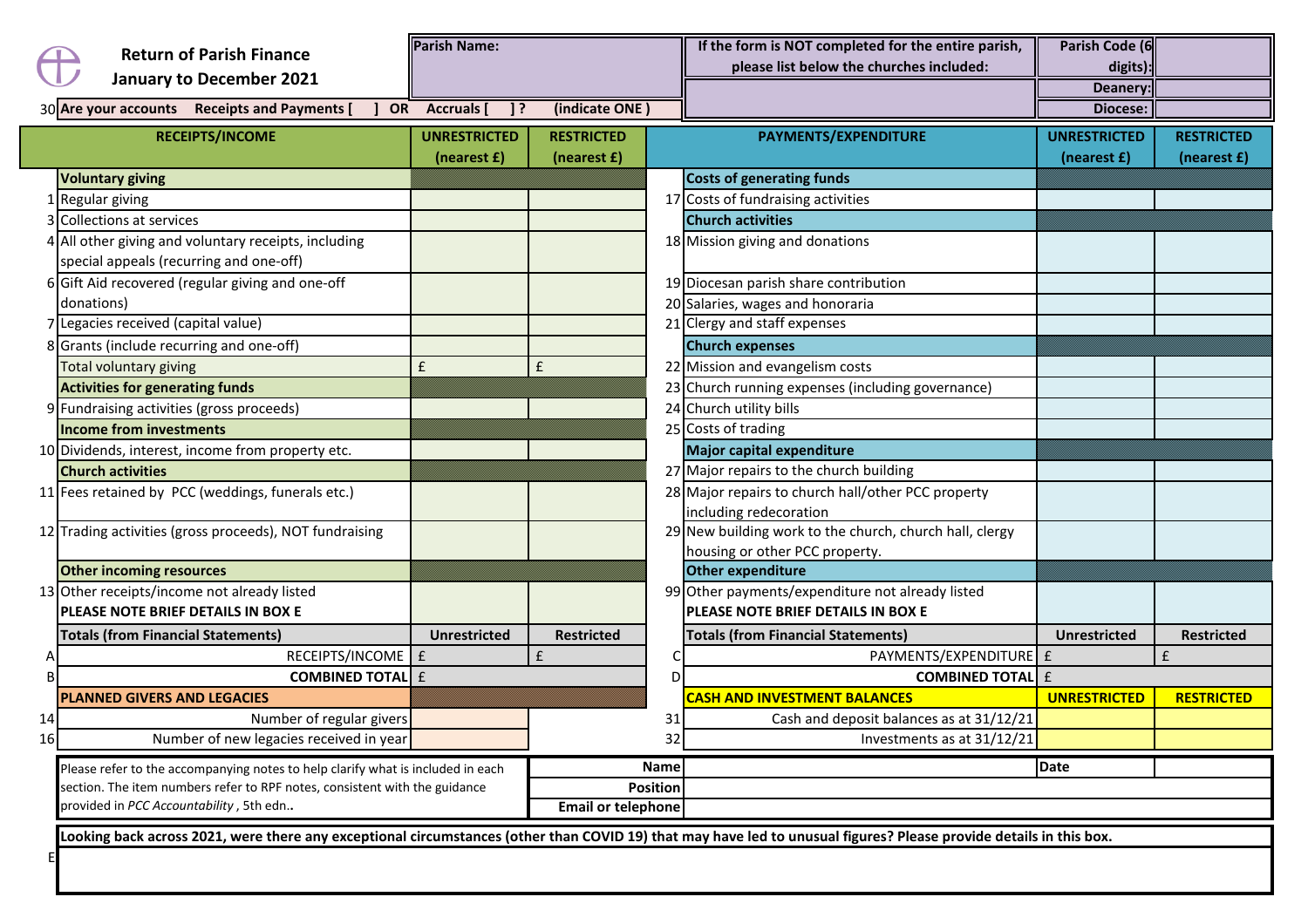|   | 30 Receipts and Payments OR Accruals ?                 | Your accounts and financial statements will have been prepared on one or other of these bases. Accruals accounting is mandatory for          |  |  |
|---|--------------------------------------------------------|----------------------------------------------------------------------------------------------------------------------------------------------|--|--|
|   |                                                        | parishes with gross annual income of over £250,000. Please indicate which basis of accounting has been used to report these figures          |  |  |
|   |                                                        | by placing an <b>X</b> in the centre of one of the brackets [ ]                                                                              |  |  |
|   | 1 Regular giving<br>[Combines                          | Money given regularly (e.g. weekly, monthly, quarterly) through a standing order or the parish giving scheme, by envelope or by              |  |  |
|   | previous "Planned giving" RPF 1 and 2]                 | cheque. Include gross amounts for money given through charity vouchers (e.g. CAF or Sovereign Giving) and payroll giving. Otherwise          |  |  |
|   |                                                        | net amounts - report tax recovered separately under Gift Aid at RPF 6                                                                        |  |  |
|   | 3 Collections at services                              | Money given in collections at services, excluding money given through planned giving envelopes, but including one-off gifts given            |  |  |
|   |                                                        | through Gift Aid envelopes (net amount). Do not include monies passed to a charity that do not 'go through the books'                        |  |  |
|   | $4$ All other giving and voluntary receipts, including | Money given in church boxes and wall<br>Accruals Accounts: Include (a) gifts of freehold or leasehold land or shares at market value;        |  |  |
|   | special appeals<br>[Combines                           | safes, at Gift Days, through individual<br>(b) donated services and facilities (expense the equivalent "value to the charity"); (c) gifts in |  |  |
|   | previous RPF 4 and 5]                                  | donations from givers, and the proceeds<br>kind for sale (estimated value at time of gift); (d) gifts in kind for own use (if material) -    |  |  |
|   |                                                        | of special appeals<br>capitalise and expense over their useful economic life                                                                 |  |  |
|   | 6 Gift Aid recovered                                   | Tax recovered from HMRC on all money given to the PCC under Gift Aid, split between restricted and unrestricted donations and                |  |  |
|   |                                                        | allocated to the appropriate fund. This should include claims through the Gift Aid Small Donation Scheme, on small cash and                  |  |  |
|   |                                                        | contactless donations. For limits see https://www.gov.uk/claim-gift-aid/small-donations-scheme                                               |  |  |
|   | 7 Legacies received                                    | The capital amount of a legacy, together with interest from the probate process, should be recorded in the year(s) that it appears in the    |  |  |
|   |                                                        | accounts. Any interest from legacy investments should be recorded as income from investments.                                                |  |  |
|   | 8 Grants                                               | External grants (whether one-off or recurring) received from trusts and other funding bodies for the PCC's General Fund or for a             |  |  |
|   | [Combines previous RPF 8 and 8A]                       | restricted purpose. Include VAT recovered through the Listed Places of Worship scheme. Do not include transfers within a benefice            |  |  |
|   |                                                        |                                                                                                                                              |  |  |
|   | Total voluntary giving                                 | These will be the totals of the figures reported in the six rows above                                                                       |  |  |
|   | $9$ Fundraising activities                             | Money raised from sponsored activities, jumble sales, fetes, and other activities where the primary purpose is fundraising. Income           |  |  |
|   |                                                        | should be stated gross, and any costs must be recorded separately as payments in RPF 17                                                      |  |  |
|   | 10 Dividends, interest, income from property etc.      | Bank and other interest including any reclaimed tax on investment income; dividends from shareholdings and investments; rent                 |  |  |
|   |                                                        | received from land or buildings owned by PCC. Report monies from sale of buildings or investments in RPF 13                                  |  |  |
|   | 11 Fees retained by PCC                                | PCC Fees for weddings, funerals etc. Do not include fees received on behalf of the DBF or organist as these are not PCC funds                |  |  |
|   | 12 Trading activities                                  | Money received from trading activities including bookstall, letting of the church hall, sales and advertising of church magazines,           |  |  |
|   |                                                        | membership fees, payments for events etc., where these are distinct from fundraising. Income should be stated gross, and any costs           |  |  |
|   |                                                        | must be recorded separately as payments in RPF 17                                                                                            |  |  |
|   | 13 Other receipts/income not already listed            | These may include monies from the sale<br>Accruals Accounts: Proceeds from the sale or disposal of assets that have already been             |  |  |
|   | PLEASE NOTE BRIEF DETAILS IN BOX E                     | of buildings or investments, insurance<br>capitalised (property, investments, fixed assets etc.) should be noted where they exceed the       |  |  |
|   |                                                        | claims, transfers from term deposits, loans book value of the asset sold or disposed of, i.e. where there has been a gain on disposal        |  |  |
|   |                                                        | received or transfers from other churches                                                                                                    |  |  |
|   |                                                        | in the benefice                                                                                                                              |  |  |
| А | Receipts/income totals (from Financial Statements)     | These will be the totals of the figures reported under the numbered receipts/income headings above. For accounts prepared under the          |  |  |
|   |                                                        | Receipts and Payments basis, they should equal the "Total Receipts" figures reported in the financial statements for Unrestricted and        |  |  |
|   |                                                        | Restricted Funds (except where they form part of total receipts for a parish with included churches)                                         |  |  |
| В | <b>Combined Total</b>                                  | This will be the sum of the two totals reported in row A above. They will not usually be shown as a separate figure in the financial         |  |  |
|   |                                                        | statements.                                                                                                                                  |  |  |
|   | 14 Number of regular givers<br>[Combines               | Each regular giver should only be counted ONCE. If more than one person is associated with a regular giving scheme, only ONE person          |  |  |
|   | previous RPF "Planned givers" 14 and 15]               | should be counted                                                                                                                            |  |  |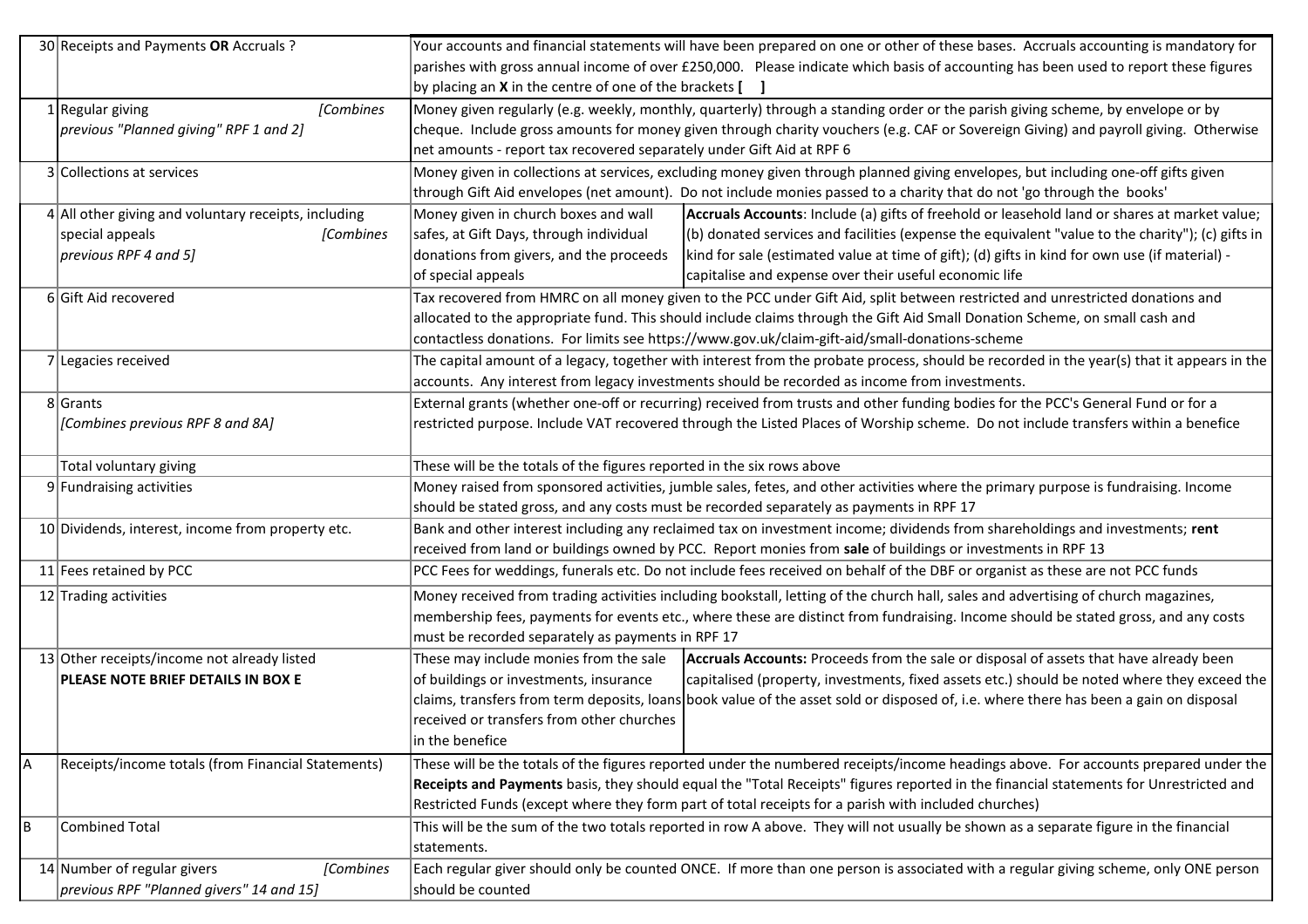|              | 16 Number of new legacies received in year              | A legacy should only be counted in the first year that money from it is received. Each legacy should only be counted once                 |                                                                                                                                     |  |
|--------------|---------------------------------------------------------|-------------------------------------------------------------------------------------------------------------------------------------------|-------------------------------------------------------------------------------------------------------------------------------------|--|
|              | 17 Costs of fundraising activities                      | Costs of fundraising events, which have contributed to the monies received in RPF9 above. Also include fees paid to a professional        |                                                                                                                                     |  |
|              |                                                         | fundraiser, the costs of a stewardship campaign and the costs of supporting regular giving e.g. envelopes                                 |                                                                                                                                     |  |
|              | 18 Mission giving and donations                         | Donations to external missions and charities that come from the PCC's receipts. Collections that go directly to external charities should |                                                                                                                                     |  |
|              |                                                         | not be included                                                                                                                           |                                                                                                                                     |  |
|              | 19 Diocesan parish share contribution                   | All payments made during the year,                                                                                                        | Accruals Accounts: Payment due for the year                                                                                         |  |
|              |                                                         | including arrears or prepayments                                                                                                          |                                                                                                                                     |  |
|              | 20 Salaries, wages and honoraria                        |                                                                                                                                           | Employments costs of assistant staff, youth worker, verger, administrator, sexton, organist and choir etc. Include NI/Pension costs |  |
|              |                                                         | where applicable                                                                                                                          |                                                                                                                                     |  |
|              | $21$ Clergy and staff expenses                          | Working expenses of the incumbent and assistant staff: e.g. telephone, postage, stationery, travel costs, secretarial assistance, office  |                                                                                                                                     |  |
|              |                                                         | equipment, maintenance of robes, hospitality. Include costs relating to clergy/staff housing paid by the PCC (including where applicable  |                                                                                                                                     |  |
|              |                                                         | repair costs, water rates, council tax, and redecoration)                                                                                 |                                                                                                                                     |  |
|              | 22 Mission and evangelism costs                         | Costs of mission and evangelistic outreach, including courses and activities, but excluding staff salaries                                |                                                                                                                                     |  |
|              | 23 Church running expenses                              |                                                                                                                                           | Insurance, routine maintenance, cleaning, Accruals Accounts: Where equipment, IT or other fixed asset costs have been capitalised,  |  |
|              | [Combines previous RPF 23 and 26]                       | church office costs, upkeep of services,                                                                                                  | depreciation is included in church running expenses                                                                                 |  |
|              |                                                         | organ tuning etc. Also include governance                                                                                                 |                                                                                                                                     |  |
|              |                                                         | costs, e,g. fees for audit or independent                                                                                                 |                                                                                                                                     |  |
|              |                                                         | examination.                                                                                                                              |                                                                                                                                     |  |
|              | 24 Church utility bills                                 | Total costs of electricity, gas, oil, water etc                                                                                           |                                                                                                                                     |  |
|              | 25 Costs of trading                                     | Include the cost of trading activities that generated the monies received in RPF 12                                                       |                                                                                                                                     |  |
|              | 27 Major repairs to the church building                 | Include repairs that are not routine and                                                                                                  | Accruals Accounts: Works intregral to the fabric or structure of consecrated church                                                 |  |
|              | 28 Major repairs to church hall/other PCC property      | internal and external decoration                                                                                                          | property may be expensed as incurred. Where works project costs have been otherwise                                                 |  |
|              | 29 New building work to the church, church hall, clergy | New buildings, major alterations and                                                                                                      | capitalised, depreciation is expensed over their useful economic life                                                               |  |
|              | housing or other PCC property.                          | extensions to church or other property,                                                                                                   |                                                                                                                                     |  |
|              |                                                         | including professional fees                                                                                                               |                                                                                                                                     |  |
|              | 99 Other payments/expenditure not already listed        | These may include monies to purchase of                                                                                                   | Accruals Accounts: Proceeds from the sale or disposal of assets that have already been                                              |  |
|              | PLEASE NOTE BRIEF DETAILS IN BOX E                      | buildings or investments, transfers to                                                                                                    | capitalised (property, investments, fixed assets etc.) should be noted where their book value                                       |  |
|              |                                                         | term deposits, loans repayments or                                                                                                        | has not been realised, i.e. where there has been a loss on disposal                                                                 |  |
|              |                                                         | contributions to other churches in the                                                                                                    |                                                                                                                                     |  |
|              |                                                         | benefice to shared costs                                                                                                                  |                                                                                                                                     |  |
| $\mathsf{C}$ | Payments/expenditure totals (from Financial             | These will be the totals of the figures reported under the numbered payments/expenditure headings above. For accounts prepared            |                                                                                                                                     |  |
|              | Statements)                                             | under the Receipts and Payments basis, they should equal the "Total Payments" figures reported in the financial statements for            |                                                                                                                                     |  |
|              |                                                         |                                                                                                                                           | Unrestricted and Restricted Funds (except where part of total receipts for a parish with included churches)                         |  |
| D            | Combined Total                                          | This will be the sum of the two totals reported in row C above. They will not usually be shown as a separate figure in the financial      |                                                                                                                                     |  |
|              |                                                         | statements                                                                                                                                |                                                                                                                                     |  |
|              | 31 Cash and deposit balances as at 31/12/21             | Total Restricted and Unrestricted balances Accruals Accounts: Adjust cash and deposit balances to account for (a) stock (net realisable   |                                                                                                                                     |  |
|              |                                                         | as at 31/12/21 for all current and deposit                                                                                                | value); (b) trade debtors and prepayments, and subtract (c) short-term liabilities, e.g trade                                       |  |
|              |                                                         | accounts, plus cash in hand                                                                                                               | creditors (usually = "NET CURRENT ASSETS/(LIABILITIES)"                                                                             |  |
|              |                                                         |                                                                                                                                           |                                                                                                                                     |  |